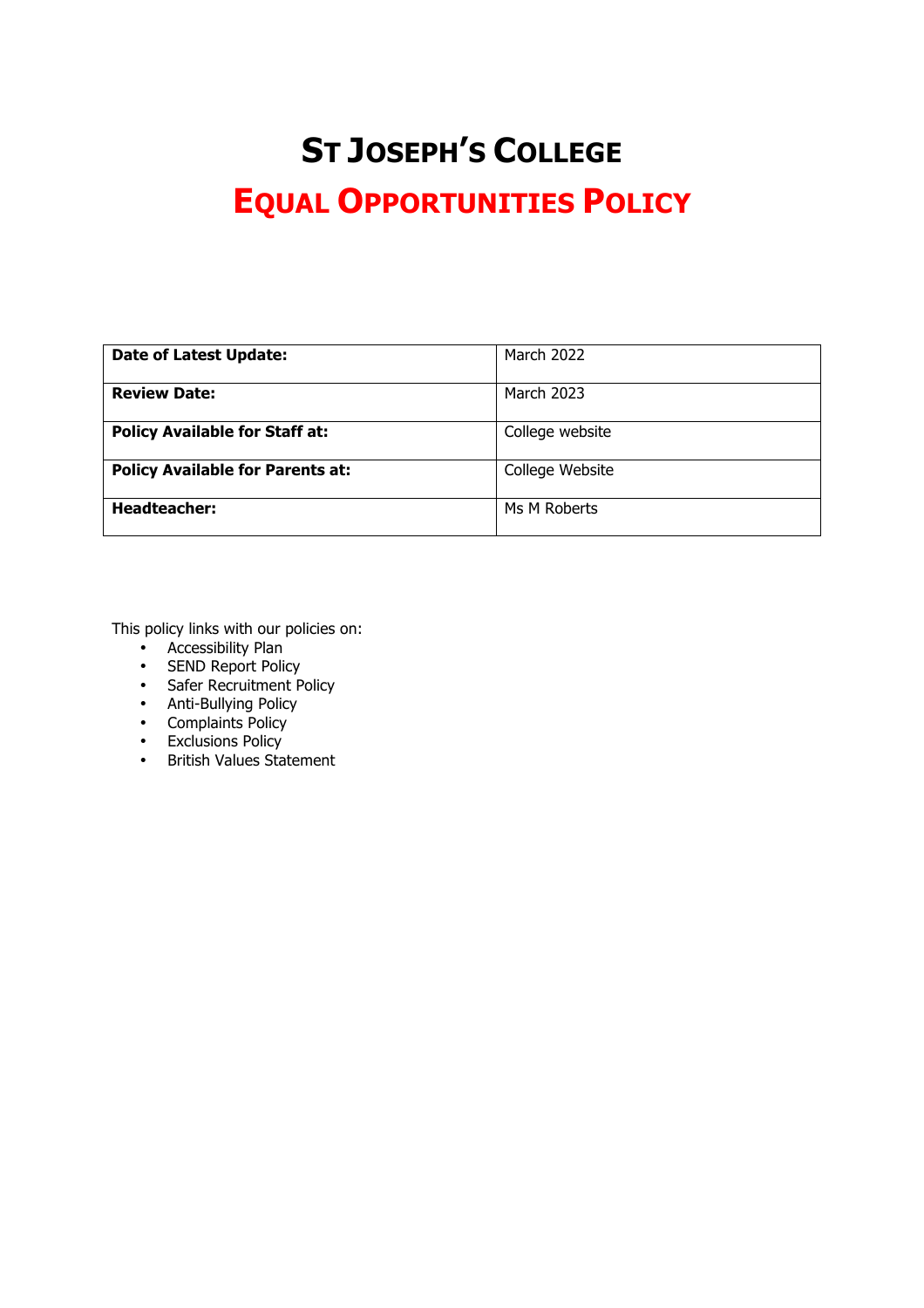# **EQUAL OPPORTUNITIES POLICY**

## **"THERE IS NO DIFFERENCE BETWEEN JEW AND GENTILE, BETWEEN SLAVE AND FREE, BETWEEN MEN AND WOMEN, YOU ARE ALL ONE IN UNION WITH CHRIST JESUS". (GALATIANS 3:22)**

## **RATIONALE**

The school believes that it must ensure that each and every individual realises their potential in a complete range of educational experiences: academically, socially and spiritually.

We recognise individual needs and differences and respond to them. No pupil should be discriminated against because of any protected characteristic as determined by the Equalities Act 2010. These characteristics are:

- Gender
- Race
- Disability<br>• Religion of
- Religion or belief
- Sexual orientation
- Gender reassignment
- Pregnancy or maternity.
- Age (not in relation to students)
- Marital and civil partnerships (not in relation to students)

There are exceptions made to the discriminations provision for schools in the Equality Act, these include 'schools of a religious character'.

We are a community which actively promotes equality of opportunity, tolerance, understanding and the respect of the individual.

Equal opportunities will affect every aspect of school life, the way in which the school is run, what is taught, what materials are used for teaching purposes, and how governors, staff and pupils behave towards each other.

# **PURPOSES**

The Equality Act 2010 introduced a single Public Sector Equality Duty (PESD) referred to as the General Duty. This came into force in schools in 2012 and is supported by the Children and Families Act, 2014. The General duty requires public bodies, including schools, to have due regard to the need to:

- Eliminate discrimination and other conduct that is prohibited by the Act.
- Advance equality of opportunity between people who share a protected characteristic and people who do not share it.
- Foster good relations across all characteristics between people who share a protected characteristic and people who do not share it.

The Equality Act (2010) defines disability as a physical or mental impairment that has a 'substantial' and 'long-term' negative effect on your ability to do normal daily activities.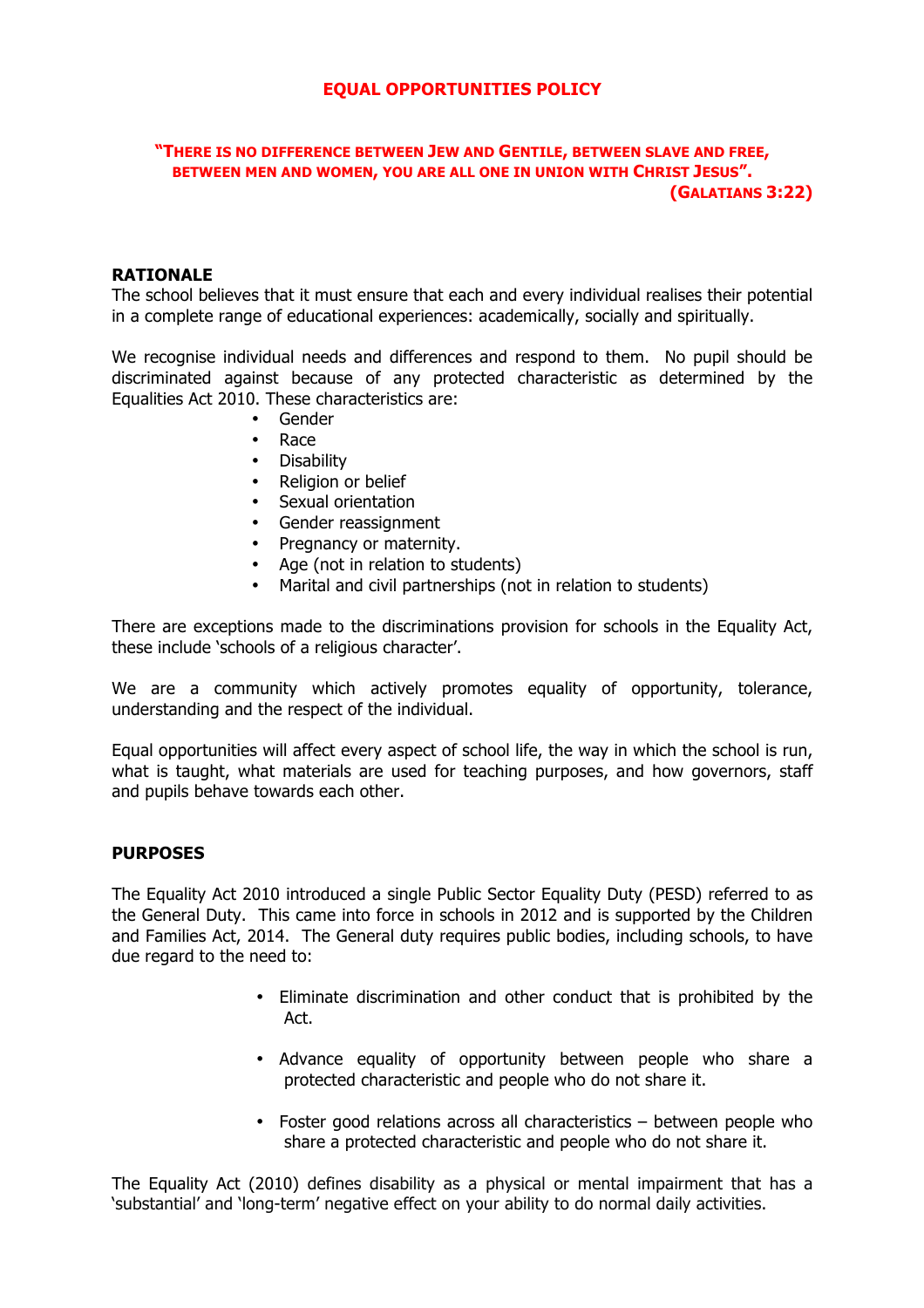- 'substantial' is more than minor or trivial, eg it takes much longer than it usually would to complete a daily task like getting dressed
- 'long-term' means 12 months or more, eg a breathing condition that develops as a result of a lung infection

The Equality Act also introduces specific duties to help public bodies meet their obligations under the PESD.

The specific duties regulations require schools:

- To publish information to demonstrate how they are complying with the Public Sector Equality Duty.
- To prepare and publish equality objectives.

The Act defines four kinds of unlawful behaviour:

- Direct discrimination
- Indirect discrimination
- Harassment
- Victimisation

# **THEREFORE**

In fulfilling our legal obligations we will be guided by seven core statements

- 1. All learners are of equal value.
- 2. We recognise, welcome and respect diversity.
- 3. We foster positive attitudes and relationships, and a shared sense of belonging
- 4. We observe good equalities practice, including staff recruitment, retention and development.
- 5. We aim to reduce and remove existing inequalities and barriers
- 6. We consult and involve
- 7. We strive to ensure that society will benefit.

We must ensure that the aim of developing individual potential to the full is not compromised by prejudiced, traditional expectations. We must ensure that no pupil limits their horizons, or restricts their choices.

We will need to be conscious of pupils with special needs and support them in their development.

We must give opportunities within the curriculum to explore bias and prejudice in our society; the ways in which conditioning occurs, the attitudes which underline it, the effects it has, the alternatives which exist.

Positive attitudes in all pupils and staff towards equality must be promoted.

We must show positive, flexible approaches to implementing curriculum access for those with physical disability, in order to facilitate their whole school involvement.

# **GUIDELINES**

# **Content and Delivery of the Curriculum**

 $\triangleright$  The curriculum should be open to all pupils. The curriculum will be such that no pupil experiences curriculum restriction due to protected characteristics. This includes any reasonable adjustments needed for disabled persons.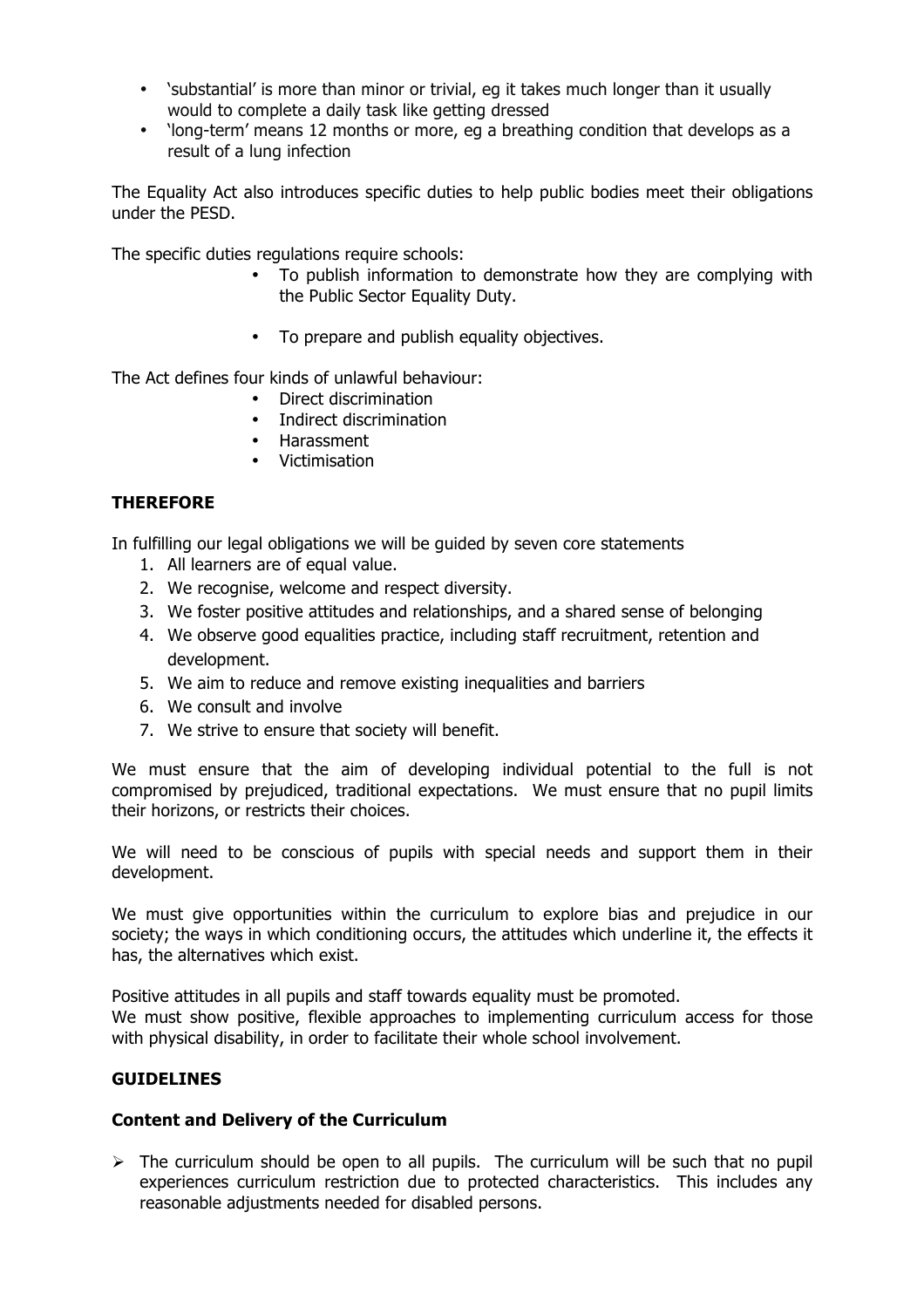The only exception to this is PE/Games. In games there is greater focus on team Games such as rugby and netball and in PE it was felt that boys and girls perform better in single sex groups. This ensures quality of performance, rather than quantity of sports.

- $\triangleright$  The option system should be broadly based. Prior to option and career choices every effort will be made to counteract any notions that pupils may already have, that certain subject or career choices are not 'suitable' for their gender.
- $\triangleright$  The setting/grouping system must be used as a vehicle for ensuring each pupil is being taught in an appropriate group to help them achieve their highest standard, not as a means of classification and organisation which lowers self esteem and reduces expectation of effort and achievement. Staffing must reflect this commitment.
- $\triangleright$  The curriculum should create an understanding of different environments, societies, cultures and beliefs across this and other countries. Pupils are encouraged to recognise that each society and culture has its own values and traditions.
- $\triangleright$  Work Experience and careers quidance should not have any gender bias and should challenge all to aspire to achieve their full potential.

## **Teaching Materials and Resources**

- $\triangleright$  Lists and Records should be in alphabetical order, except where their specific use is for monitoring of achievement by gender.
- $\triangleright$  Where possible syllabuses, resources and documentation should be free from bias and stereotyping, and promote equal opportunity.
- $\triangleright$  Displays should promote positive images.

#### **Classroom Practice**

- $\triangleright$  Teachers should make every effort to apportion time equally to all pupils.
- $\triangleright$  All pupils should be encouraged to participate equally in all activities.
- $\triangleright$  Pupils will be encouraged to work in mixed gender and mixed ethnic groups.
- $\triangleright$  Teachers should be conscious of all activities that could lead to pupils devaluing themselves, eg class marks should not be read out, though that is no reason why individuals should not be praised for good work and effort.
- $\triangleright$  All staff should take care in the use of language to ensure that it does not reinforce any bias, eg in picking pupils for particular "jobs", they should not be chosen on the basis of gender "strong boys to move tables and girls to put up displays".

#### **Assessment and Record Achievement**

The procedures for assessment and recording of achievement should recognise the uniqueness and worth of the individual. They should promote self esteem, self confidence and personal dignity. They should celebrate achievement and set targets for future development and progress.

#### **Extra – Curricular Activities, use of Playgrounds, Sports and School Facilities**

All facilities must be equally available to all pupils, and all pupils must have equal access to them.